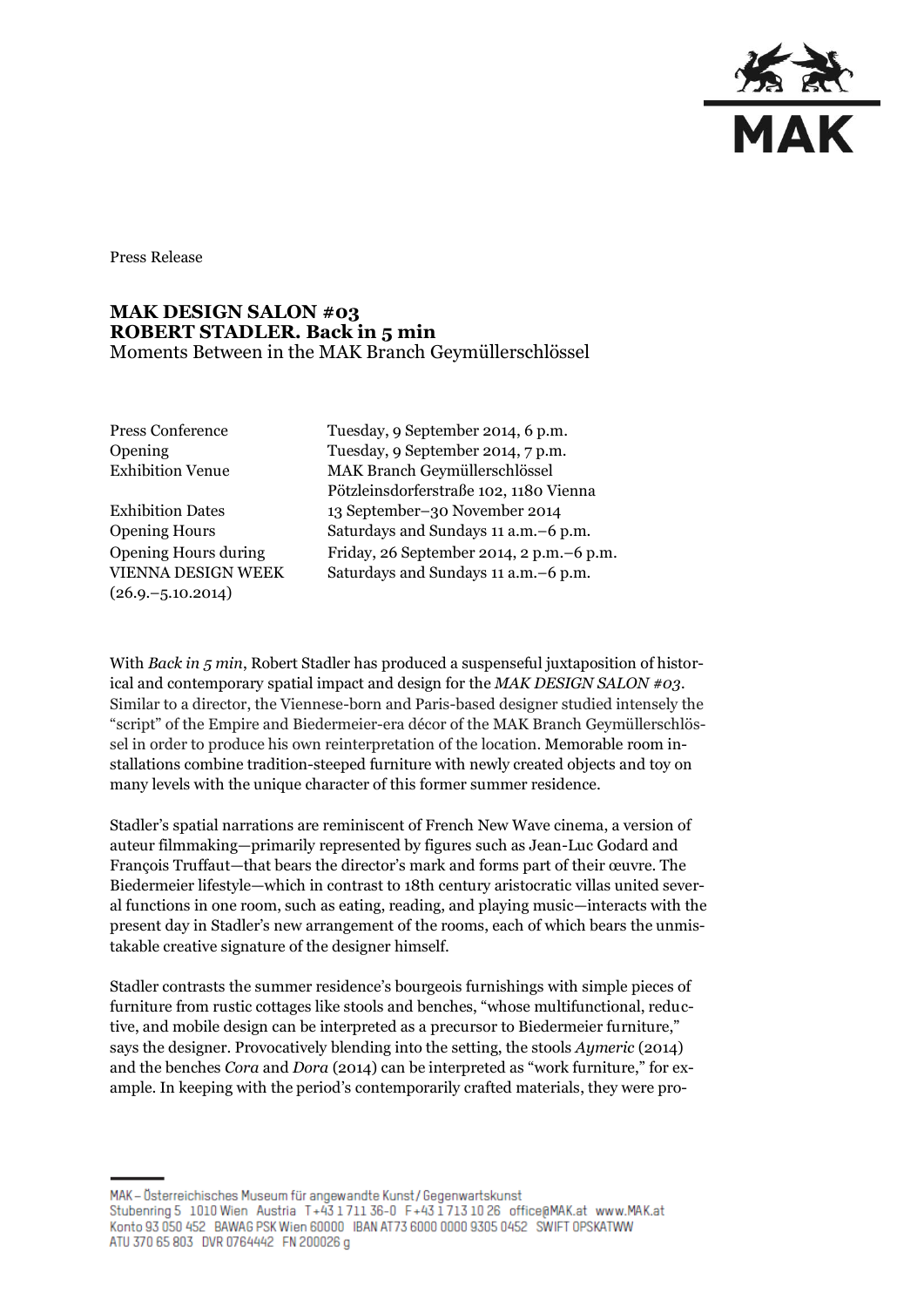

duced using an aluminum honeycomb sandwich panel, and seem to suit country life just as well as the Biedermeier period or the present day.

Developed in collaboration with the long-standing Austrian textile company Backhausen and inspired by the Geymüllerschlössel itself, Stadler's collection of textile designs called *Fantome* (2014) are reminiscent of magical invisibility cloaks. The digitally printed fabrics imitate the pattern of the parquet, carpeted, or stone floors in each of the rooms. "Distortions can be discerned in the patterns, similar to what you see when you use Google Earth and an image hasn't finished loading. It results in a freeze effect, which addresses the endless period of absence in the currently unoccupied Geymüllerschlössel," says Stadler of his textile throws.

The Franz Sobek Collection on show in the Geymüllerschlössel—160 Old-Viennese clocks of exquisite quality from the period between 1750 and the second half of the 19th century—is contextualized by Stadler using the LCD clocks *24h Linda* and *24h Tanya* (2005–2008). The wall-mounted screens, which show portraits of porn actresses, are not recognizable as clocks on first glance. It is only upon closer inspection that the viewer realizes the sitter's eye doubles as a minute hand and her mole as an hour hand. Referring to the construction of the Geymüllerschlössel in the style of a pleasure pavilion in 1808, Stadler wants to confer a new connotation on the term "working hours."

Stadler's complex scenography for *Back in 5 min* displaces its visitors into a "moment between," as if the location were on the point of reconfiguring itself. Illuminated with strobe lighting, the viewer can only briefly catch a glimpse of two rooms' interiors before they disappear into the darkness. Comparable to peepshows, this flashing intensifies the designer's intended effect.

"Robert Stadler is part of a new generation of designers whose intense authorship in terms of content and form—ignoring the boundaries between disciplines—means they don't run the risk of lingering self-referentially in the art or industry system," says Thomas Geisler, Curator of the MAK Design Collection, of this year's choice of artist for the *MAK DESIGN SALON #03*. Stadler follows on from design interventions by Studio Formafantasma (*The Stranger Within*, 14 September–1 December 2013) and Michael Anastassiades (*Time and Again*, 12 May–25 November 2012).

At 11 a.m. on 28 September, the intervention *Back in 5 min* will give rise to a pre-noon event as part of the VIENNA DESIGN WEEK. Robert Stadler, the London-based Author and Curator Emily King, and Jana Scholze, Curator of Contemporary Furniture and Design at the Victoria and Albert Museum in London, will have a discussion under the moderation of Thomas Geisler.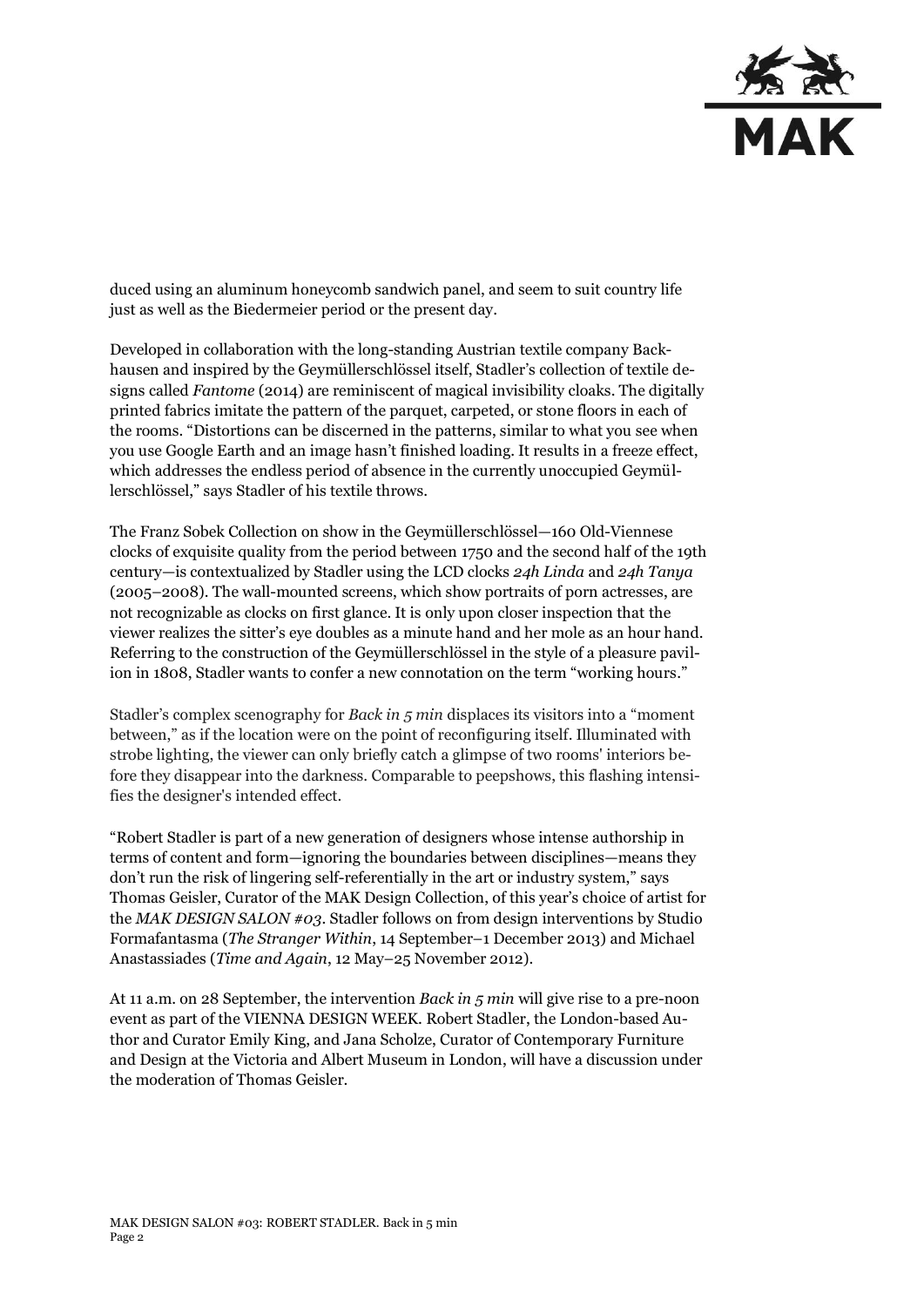

In 2014, the MAK DESIGN SALON is once again generously supported by the DORO-THEUM.

## **Robert Stadler**

Subtle spatial impacts and relocating quotations are characteristic of Robert Stadler's multidisciplinary work. Stadler was born in Vienna in 1966 and studied design at the IED – Istituto Europeo di Design in Milan and ENSCI – Les Ateliers: École Nationale Supérieur de Création Industrielle in Paris. He was Co-founder of the group RADI DESIGNERS (1992–2008) and Assistant to Ron Arad at the University of Applied Arts Vienna (1994–1997). Stadler has lived and worked in Paris since 2000 and is represented by the Carpenters Workshop Gallery and the Galerie Triple V. Pointedly and playfully he questions the boundaries of art, architecture, and design, as in his current exhibition *QUiZ* (until 12 October 2014) curated for the Galerie Poirel in Nancy. His works feature in private and public collections, including those of the Fondation Cartier, the Fonds national d'art contemporain, Les Arts Décoratifs in Paris, and in the MAK – Austrian Museum of Applied Arts / Contemporary Art. The Académie des César, Dior, Beaumarly, Louis Vuitton, Hermès, Nissan, Ricard, and Thonet are among his many customers. In 2012 he was awarded the prestigious French Prix Liliane Bettencourt Pour l'Intelligence de la Main.

## **MAK Branch Geymüllerschlössel**

The Geymüllerschlössel was constructed after 1808 by order of the merchant and banker Johann Jakob Geymüller (1760–1834) and was affiliated to the MAK in 1965 as an external branch. Alongside the permanent display of 160 Old-Viennese clocks from the Franz Sobek Collection, the Empire and Biedermeier-era furniture from the MAK Furniture Collection are some of the most important exhibits in the villa. No other building in Austria that is open to the public depicts the specific lifestyle and mindset of the Vormärz period in comparable authenticity. In the pleasure pavilion's park, the sculptural ensemble *Der Vater weist dem Kind den Weg* [The Father Shows his Child the Way] by Hubert Schmalix (1996/1997) and James Turrell's skyspace *The other Horizon* (1998/2004) create a dialog with the past.

Artwork for the exhibition can be downloaded at MAK.at/presse.